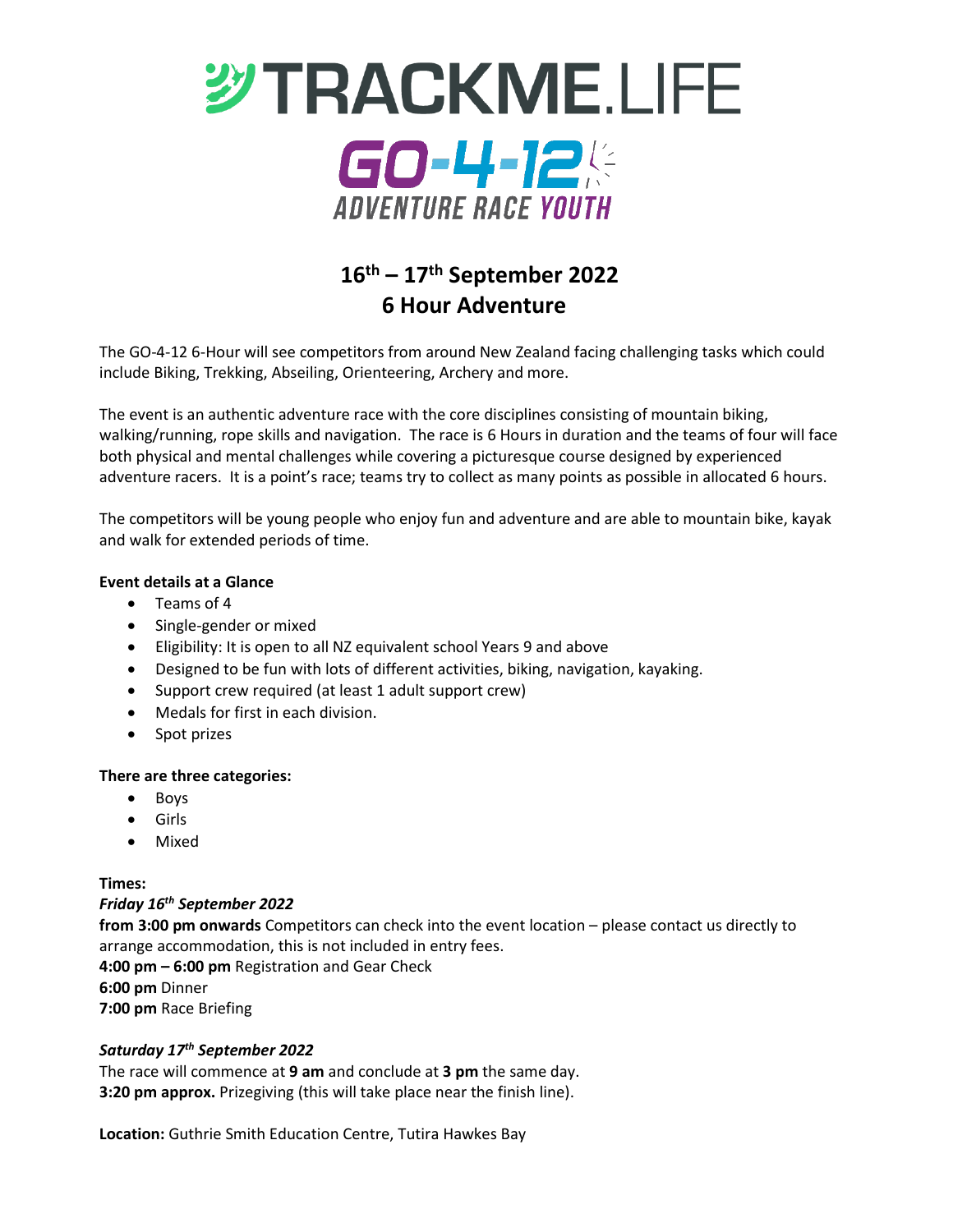**Fees: Please see website for entry fees** note: the team entry fee is for the 4 team members only which includes 4 Friday night meals. All other meal requirements for support crew etc need to be specified on the entry form. Camping spaces also need to be specified on the entry form (this is not included in the team entry).

**Entries:** Entries are online through the website<https://go412.co.nz/>

## **Rules & Regulations:** go to "Event Info" on the website

**Accommodation:** There is camping available at Guthire Smith (please note this is usually in paddocks) please contact us for details, this is not included in entry fees.

**Meals:** There is a meal provided on Friday night at the event venue (this is part of the entry fee for the 4 team members only), tickets will be issued with your race pack. Extra tickets are available for support crew/s and other spectators to purchase with entry. You need to be self-sufficient for all other meals, food.

### **Covid-19 Information:**

The Team at the GO-4-12 Youth Adventure Race are working hard to ensure that we are able to run a fun and safe event for our participants and this may mean some changes to what we normally do.

Competitors must not attend the event if they are:

- unwell
- a confirmed or probable case of COVID-19
- self-isolating

### *GO-4-12* **Adventure 6 Hour Compulsory Equipment**

### *Please read carefully*

Significant time penalties will be applied for breaching any of the following requirements: Compulsory team equipment must be carried at all times by teams.

| <b>COMPULSORY TEAM AND PERSONAL EQUIPMENT</b>                   |              |
|-----------------------------------------------------------------|--------------|
| First Aid Kit (please make sure this is a comprehensive kit $-$ | 1 Per Team   |
| suggestions are listed below)                                   |              |
| Compass (Silva Style with base plate)                           | 2 Per Team   |
| Lighter or waterproof matches                                   | 1 Per Team   |
| <b>Survival Blanket</b>                                         | 1 per member |
| Polypropylene top – long Sleeves                                | 1 per member |
| Polypropylene bottom - long pants                               | 1 per member |
| Fleece Top (100 series weight min) long sleeves                 | 1 per member |
| Fleece or woolen hat                                            | 1 Per member |
| Whistle                                                         | 1 per member |
| Polypropylene or wool gloves                                    | 1 pair each  |
| Multipurpose knife (eg Swiss army)                              | 1 per team   |
| Cell Phone in a zip lock bag or similar (fully charged battery) | 1 per team   |
|                                                                 |              |
| Mountain Bike (additional equipment for activity)               |              |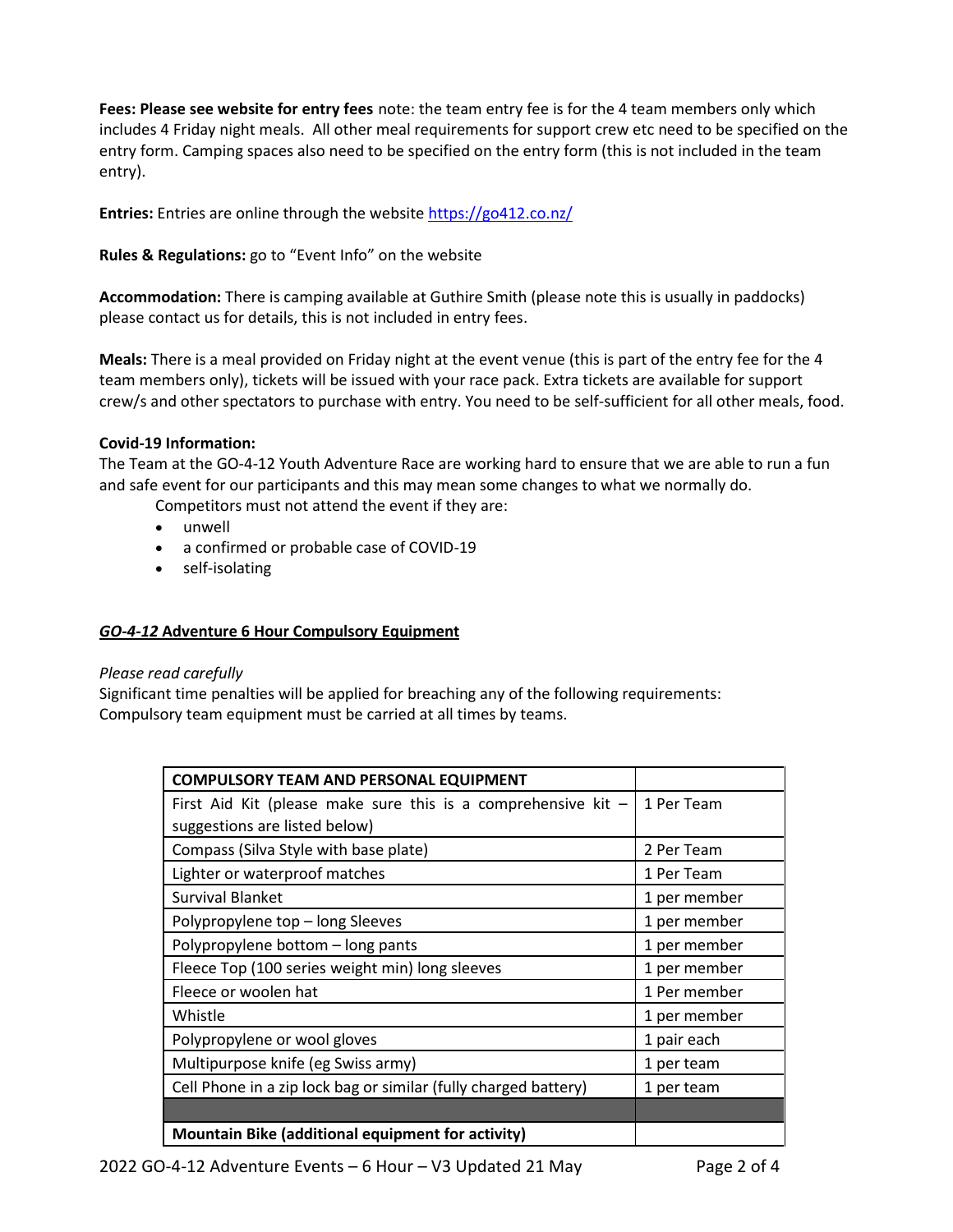| <b>Mountain Bike</b>                                              | 1 per member |
|-------------------------------------------------------------------|--------------|
| Cycle Helmet (Please make sure this suitable for Mountain Biking) | 1 per member |
|                                                                   |              |
| Trek (additional equipment for activity)                          |              |
| Suitable backpack                                                 | 1 per member |

**You should carry out the following Safety Checks on your bike.**

| <b>Mountain Bike</b>                                   |              |
|--------------------------------------------------------|--------------|
| Cycle Helmet – safe to wear and no cracks in the cover | 1 per member |
| Headset is tight                                       | Per bike     |
| <b>Brakes work</b>                                     | Per Bike     |
| Wheels are safe                                        | Per Bike     |
| Tires are in a safe condition                          | Per Bike     |
| Nothing is bent on bike                                | Per Bike     |

### *Suggested* **First Aid**

Alcohol wipes (10), Tweezers, Betadine for grazes, Crepe bandages (1x10 cm; 1x15 cm), Saline (30 ml), Triangular bandages cloth (2) (sterile), Pain relief (e.g. Paracetamol), Plastic strip dressing (10–12 bandaids), Antihistamine cream (10),Dressing strip, Non-adherent sterile dressings (3 large), Gauze dressings (6) Wound dressing (size 15, sanitary pad), Disposable CPR face shield, Sticking tape (1 roll), Safety pins, Butterfly closures (1 pouch), Needle, Scissors, Notebook, Pencil, Disposable gloves

What is our vision?

We want to challenge and to grow young people through a quality adventure race, that will inspire trust, teamwork and self-belief in an environment that embodies and promotes holistic growth and healthy competition.

The 6 Hour Adventure Race is designed to be fun and will test and grow teamwork, problem solving and perseverance. The 6 Hour Adventure Race is more physically demanding than the 3-hour event and provides a bridge into the 12 Hour Event. The event was developed as it was identified that 12 hours was a bit daunting for many competitors, so we created an event that can be completed by most active teenagers.

### *Entries and entry fees must be received by midnight Friday 9th September 2022*

**We rely on the outdoor community to support this event for the youth in NZ. Come and be part of this great event. Contact us to be involved.**

#### **For more information contact:**

David & Tanya Tait Email: go412adventure@xtra.co.nz

0273 6000 86 David 027 651 6813 Tanya

Postal Address: 32 Kirkwood Road Flaxmere Hastings 4120